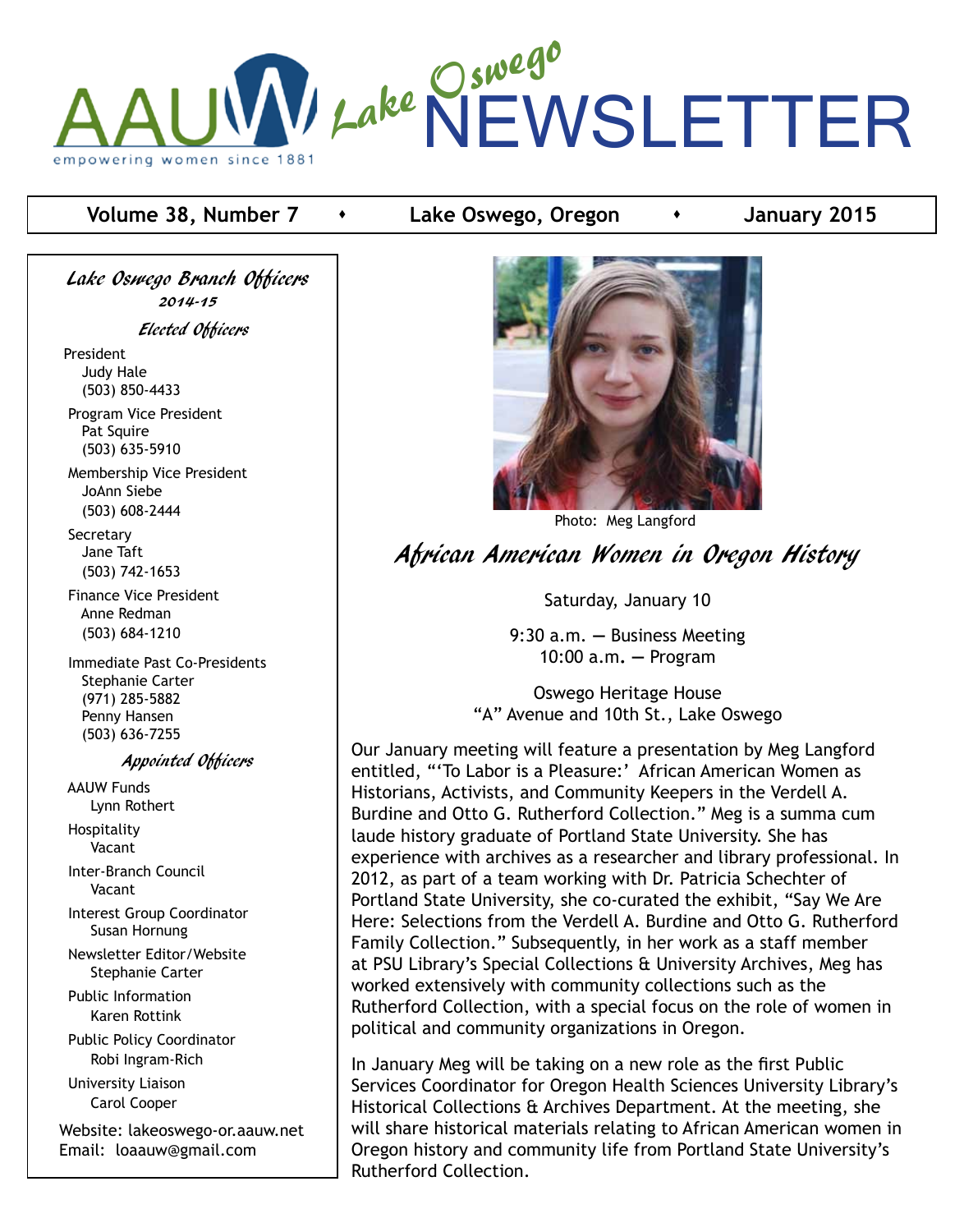### **Page 2 c c January 2015**



Hale & Hearty by Judy Hale, President

Wishing all of you a Happy New Year! This year, the Lake Oswego AAUW branch is celebrating 40 years! Our branch started in 1975 and we are still going strong. We have added several new members this year, our fundraisers have helped us continue to donate \$1,000 to National AAUW and to give a Marylhurst student a \$1000 scholarship. We continue to have informative, mission-based programs throughout the year. Here's to another 40 years!

We had a great party (the Holiday Gala) in December. It was our first fundraiser of the year and it went well. Penny Hansen opened her beautiful home to us. The Christmas spirit was evident in the decorations and the beautiful tables set for the guests. There were more people attending this year than last -- our total was 30 guests. We enjoyed appetizers, a great ham dinner with salads, potatoes and more, plus desserts. We are very lucky to have a member like Penny. We thank her and all of the people who contributed food for the event. In addition, we had six people who generously donated to this fundraiser, but who were not able to attend. The event raised more than \$600.

We have two more fundraisers planned: a book sale and our big event -- the friendship tea. Watch for

information about our future events and begin to gather your books for the book sale.

This month, at the board meeting, we will put together a nominating committee to choose our new officers for next year. If you have input or suggestions please talk convey them to a board member.

# Photos from the Holiday Gala



Around table starting on left: Terry Hyland, Margaret and Ted Ricks, Shirley Ward, Georgina Fox, Betty Hittle, Betty Barber.



"Men of AAUW" - husbands of members from left: Dave Hansen, Larry Hittle, Howard Willis, Ken Hornung.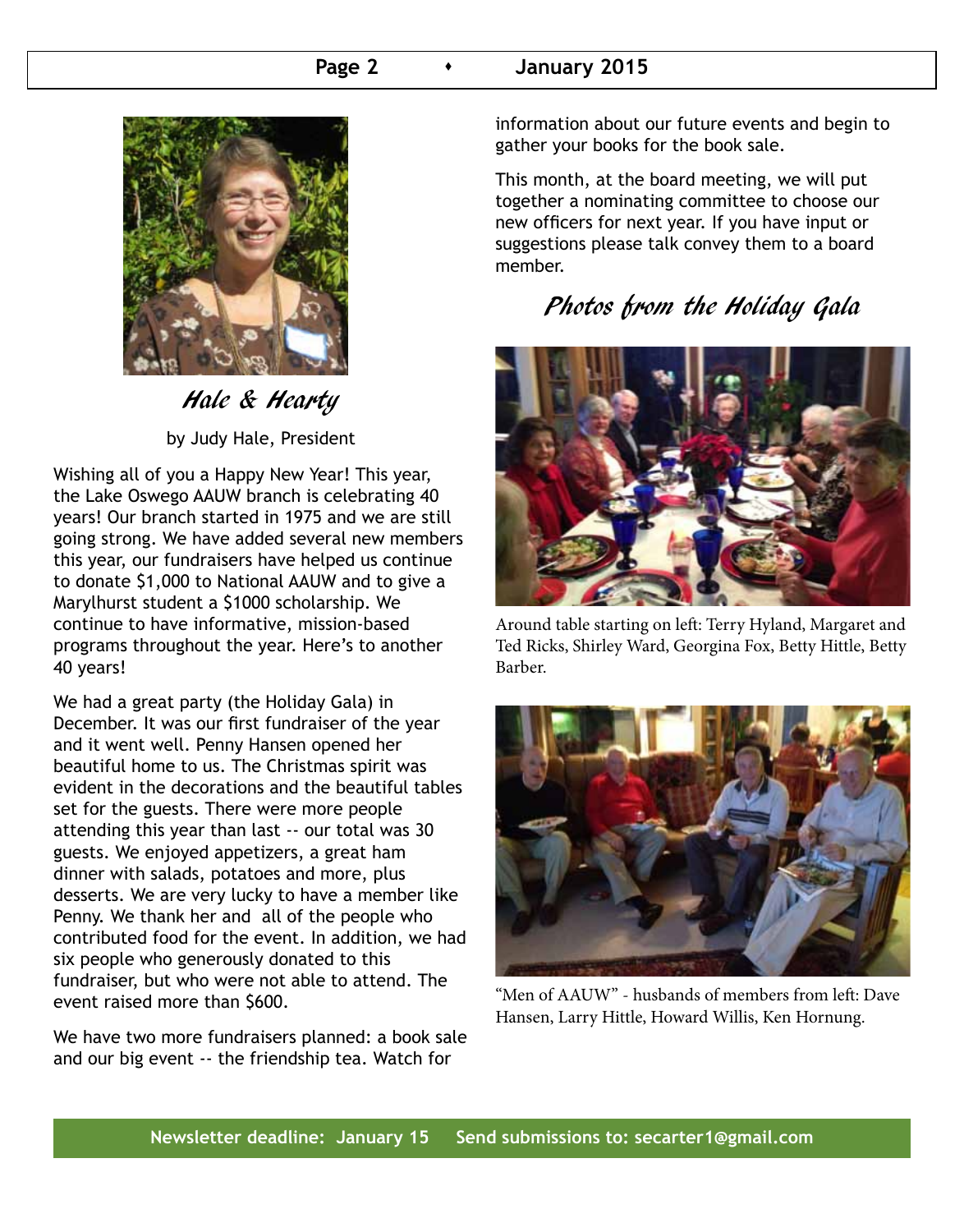# It's Wednesday and I Get to Go to School!

by Annie Arkebauer

[Each newsletter contains an article amout a member's volunteer experience. If you would like to share your own experience, please write it up and send it to the editor.]

I started school at four and a half years old in England. I stopped going to school in 2007. That's because when I wasn't a student, I was a teacher, reading specialist, counselor coordinator, instructor and supervisor of student teachers, and an elementary school principal for 20 years in the Evergreen School District.

Going to school was my life!! In 2007 I gave up school to take care of my granddaughters and visited and read stories to them when they were in pre-school. But that was not enough!

For the past three years I have been volunteering at their elementary school in Tualatin. Sara is now in second grade and Carlie, at five, has started kindergarten. I go every Wednesday and read stories, work with children on their reading skills, and do whatever else the teachers want me to do. Then I have lunch with both girls. The children all call me "Nana."

I wake up every Wednesday ready to go! I love going to school as a volunteer and am glad I don't have to be in charge. I get to watch my granddaughters thrive and grow. I love being a part of a school again.

When I am not at school, I work at Reruns, help at the Saturday Market, help with the Lake Run, walk with friends, and belong to book clubs and other organizations like AAUW that help raise money for students. It's all about education -- the most important thing to help students get ahead and be successful. I'm blessed.

# Branch-Marylhurst University Partnership Renewed

Marylhurst University has renewed its university partnership with our branch through AAUW

National. Carol Cooper is the branch member who coordinates this partnership.

# Letter from Scholarship Recipient

[This letter, dated July 22, 2014, was delayed in reaching our branch.]

Dear Ladies of the Lake Oswego AAUW Branch, I would like to thank you for the grant that you have awarded to me for the 2014/2015 school year. Your support, generosity, and words of wisdom have been uplifting and encouraging to me over the past school year. Thank you for including me in every luncheon, AAUW meeting, and fundraiser that you had this past year. It meant a lot for me to be included and to get to know each of you ladies better.

I am excited to report that I have finishd my courses at Marylhurst University and have one year of school left to finish my student teaching. When I graduate, I will not only have my elementary education teaching license (grades 3-5), but will also have my Master's in Education, Reading Endorsement, and Middle School authorization. I am excited to have all of these tools and skills to bring back to the children and their families in my home town of Tillamook, Oregon. Teaching is truly a rewarding and fulfilling career, and I thank you for helping me to fulfill my dream of becoming an elementary school teacher.

Please continue to include me in all of your events and meetings this upcoming year. I would love to stay active with the Lake Oswego branch and to give you updates on my hourney toward becoming a teacher.

Sincerely, Deah Christensen-Carney

# Books, Books, Got Any Books?

At our February branch meeting, we will hold a book sale. Please bring your book donations to the January meeting or contact Susan Hornung, susanhornung@hotmail.com, or Stephanie Carter, secarter1@gmail.com about donating books.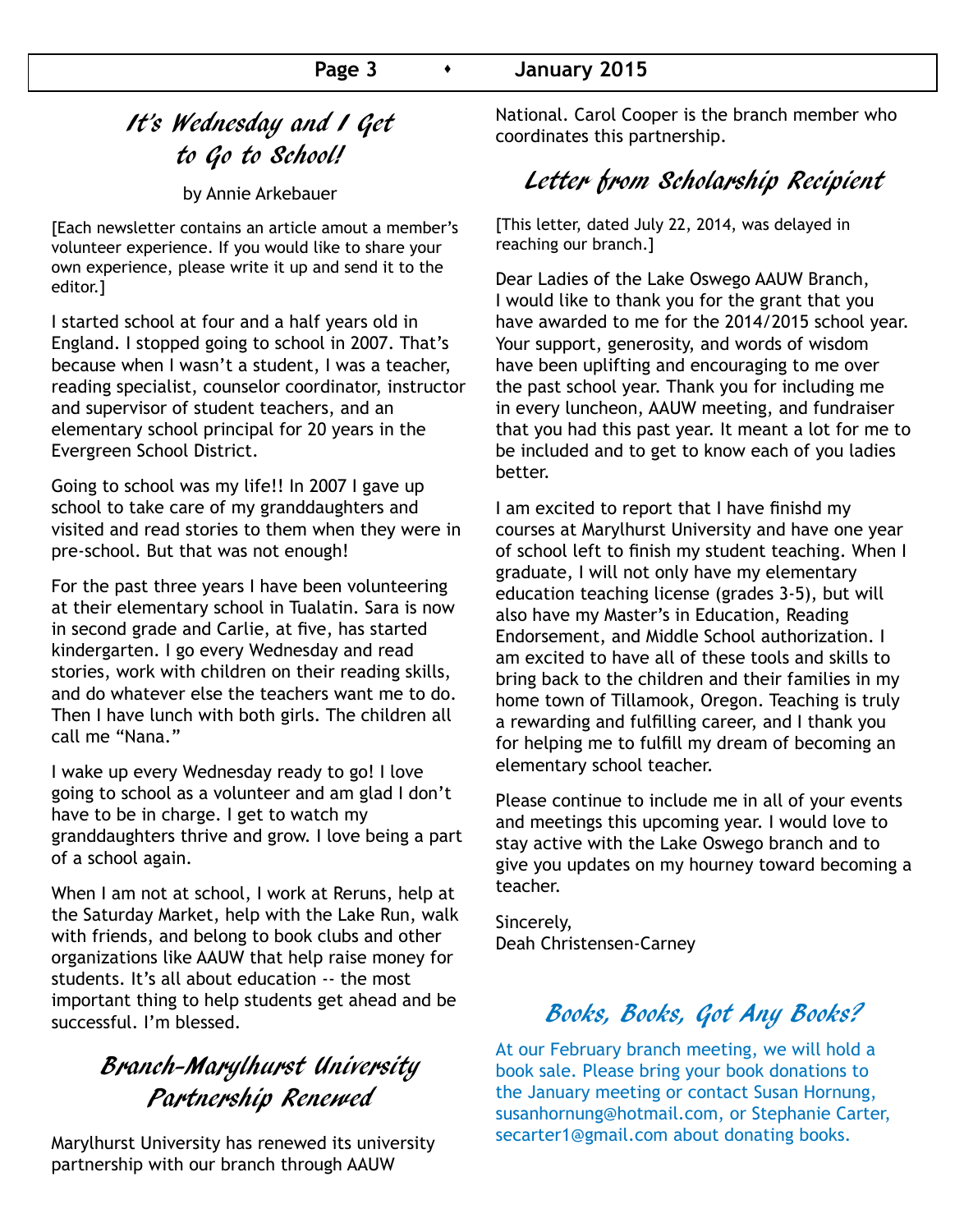### **Page 4 b 1***S* **January 2015**

## 2014-15 LO AAUW Donation Form

Name was also as a set of  $\sim$  10  $\mu$  m  $\sim$  10  $\mu$  m  $\sim$  10  $\mu$  m  $\sim$  10  $\mu$  m  $\sim$  10  $\mu$  m  $\sim$  10  $\mu$  m  $\sim$  10  $\mu$  m  $\sim$  10  $\mu$  m  $\sim$  10  $\mu$  m  $\sim$  10  $\mu$  m  $\sim$  10  $\mu$  m  $\sim$  10  $\mu$  m  $\sim$  10  $\mu$  m

Address \_\_\_\_\_\_\_\_\_\_\_\_\_\_\_\_\_\_\_\_\_\_\_\_\_\_\_\_\_\_\_\_\_\_\_\_\_\_\_\_\_\_\_\_\_\_\_\_\_\_

City/State/Zip 2000 and 2000 and 2000 and 2000 and 2000 and 2000 and 2000 and 2000 and 2000 and 200

**LOCAL SCHOLARSHIP DONATION:**

\$\_\_\_\_\_\_\_\_\_\_\_ Donation Amount **—** Write check to *Lake Oswego AAUW* PLEASE NOTE: THIS DONATION IS **NOT** TAX DEDUCTIBLE

### **NATIONAL AAUW FUNDS DONATION:**

\$\_\_\_\_\_\_\_\_\_\_\_ Donation Amount **—** Write check to *AAUW Funds*

ALL NATIONAL CONTRIBUTIONS ARE FULLY TAX DEDUCTIBLE

Giving unrestricted gifts to AAUW FUNDS (#9110) provides support where needed most, but you can choose a specific fund:

**[ ] #9110 General Foundation Support — Allocated where most needed** 

[ ] #4336 Educational Opportunities Fund **—** Supports fellowships and grants

[ ] #9170 Eleanor Roosevelt Fund **—** Supports AAUW research studies

[ ] #4337 Public Policy Fund **—** Supports advocacy for laws fair to women

[ ] #3999 Legal Advocacy Fund **—** Supports legal rights for those facing discrimination

[ ] #4339 Leadership Programs Fund **—** Supports programs like NCCWSL

[ ] #4363 Oregon's Betsy McDowell Research & Projects Fund

Gifts of \$100–\$174 confer membership in the Oregon Century Club Gifts of \$175 or above confer membership in the Oregon Century Club Plus

Gifts of \$25 or more to either local scholarship or AAUW Funds may be designated to honor a friend or loved one.

This gift is a memorial (deceased) to \_\_\_\_\_\_\_\_\_\_\_\_\_\_\_\_\_\_\_\_\_\_\_\_\_\_\_\_\_\_\_\_\_\_

This gift is a tribute (living) to \_\_\_\_\_\_\_\_\_\_\_\_\_\_\_\_\_\_\_\_\_\_\_\_\_\_\_\_\_\_\_\_\_\_

Acknowledgement should be sent to:

Name \_\_\_\_\_\_\_\_\_\_\_\_\_\_\_\_\_\_\_\_\_\_\_\_\_\_\_\_\_\_\_\_\_\_\_\_\_\_\_\_\_\_\_\_\_\_\_\_\_\_\_\_

Address \_\_\_\_\_\_\_\_\_\_\_\_\_\_\_\_\_\_\_\_\_\_\_\_\_\_\_\_\_\_\_\_\_\_\_\_\_\_\_\_\_\_\_\_\_\_\_\_\_\_

**Send this form and check to: LO AAUW, PO Box 416, Marylhurst, Oregon 97036**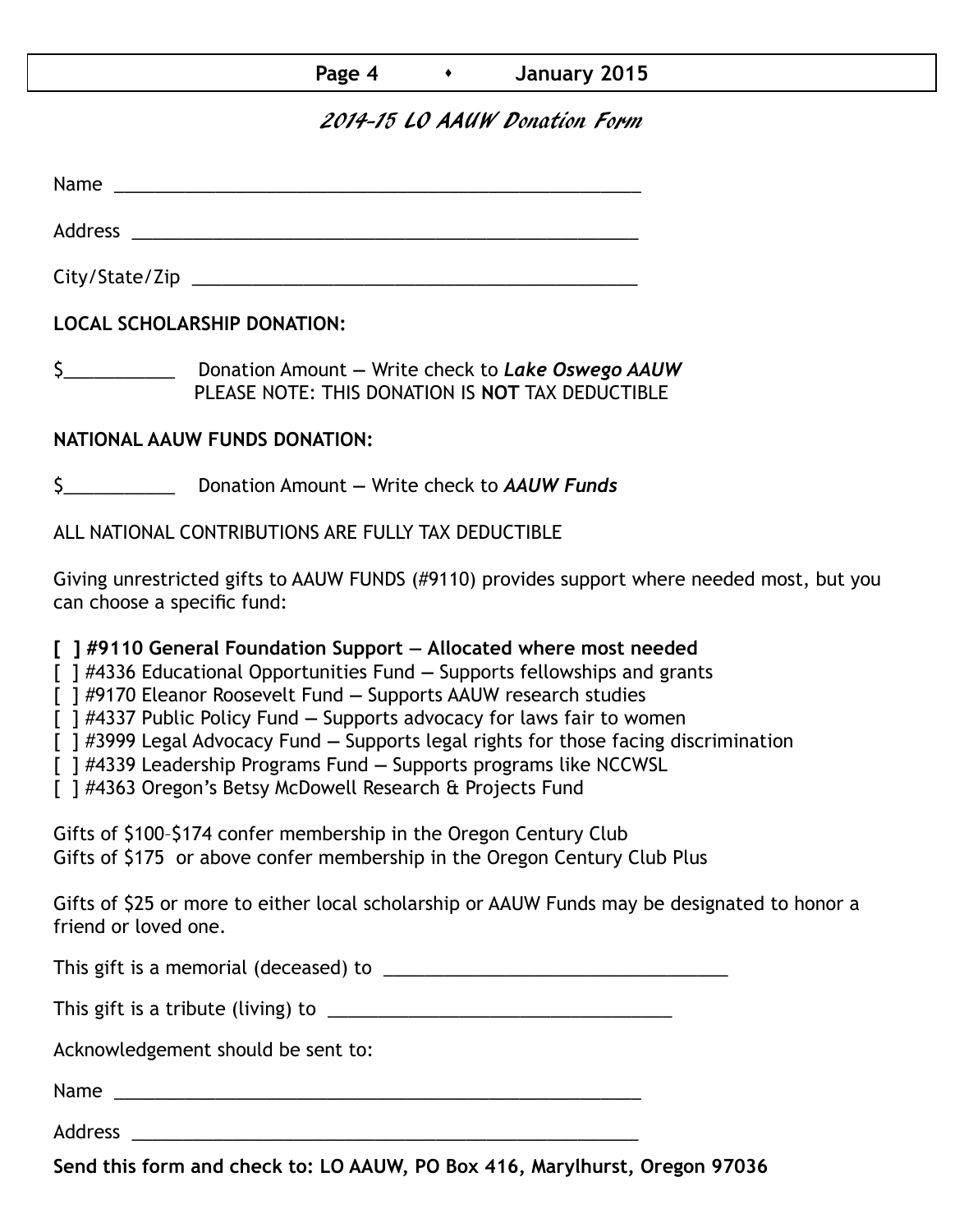## Interest Group Activities

#### **Tuesday Morning Books 4th Tuesday at 11:00 a.m.**

Date: January 27

Book: *44 Scotland St.* by Alexander McCall Smith Location: Szechuan Kitchen, Lake Oswego Leader: Colleen Gekler For more information, contact Dixie Kroupa, (503) 697-8028, dixie.kroupa@comcast.net

#### **Murder by the Book 2nd Wednesday at 12:00 p.m.**

Date: January 14

Books: *In the Bleak Midwinter* by Julia Spencer-Fleming

Location: 4949 Meadows Rd., Suite 400, Lake Oswego

Bring your lunch, refreshments provided. For more information, contact Jane Taft, (503) 742-1653, taft.jane@gmail.com

#### **Interpretive Books 3rd Thursday at 9:30 a.m.**

Date: January 15

Book: *Crossing to Safety* by Wallace Stegner Leader: Carol Cooper Hostess: Bettirae Willis For more information, contact Laura Eyer, (503) 982-3522, eyerfamily@wbcable.net or Linda Watkins, (503) 694-2334, l.and.m.watkins@gmail. com

#### **Thursday Evening Books 4th Thursday at 7:30 p.m.**

Date: January 22

Book: *All the Light We Cannot See* by Anthony Doerr

Hostess: Stephanie Carter

For more information, contact Sandra Hoover, (503) 635-0952, sandraleehoover@comcast.net or Suzanne Kaveckis, (503) 678-1641, smkaveckis@ centurytel.net

#### **Friday Books 4th Friday at 10:00 a.m.**

Date: January 23 Book: *The Divide* by Matt Taibbi Location: West Linn Public Library, Bamboo Room Leader: Garlene Logan

For more information, contact Irene Romero, (503) 657-6159, ireneromero@mac.com

### **Portland Center Stage Date and Time Vary**

Season ticket holders for the Portland Center Stage's Thursday matinees will enjoy a year of musicals, dramas and comedies. For more information, contact Betty Barber, (503) 675-0594, barberbc@yahoo.com

#### **Laffalot Bridge 2nd & 4th Mondays at 1:00 p.m.**

Date: January 12 & 26

If you would like to be added to the substitute list, or for more information, contact Bettirae Willis, (503) 891-6232 (cell), bewillis@easystreet.net

#### **Second Thursday Bridge 2nd Thursday at 1:00 p.m.**

Date: January 9

If you would like to be added to the substitute list, or for more information, contact Penny Hansen, (971) 221-7765 (cell), pennyhansen@comcast.net

#### **Eat Ethnic 3rd Tuesday at 6:30 p.m.**

Date: No meeting in January For more information or to be added to the email list, contact Susan Hornung, susanhornung@ hotmail.com

#### **Delightful Dining Date Varies**

Date: February 21 at 6:00 p.m. Loction: Home of Penny Hansen Join us for a marvelous Morroccan meal. Delightful Dining is the group where members share the cooking and the costs. For reservations or more information, contact Jane Taft, (503) 742-1653, taft.jane@gmail.com

#### **Exploring the Northwest Date Varies**

Date: Next event will be in February, date and place to be determined. For more information, contact Sue Kingzett, (503) 706-8184 (cell), sezett@msn.com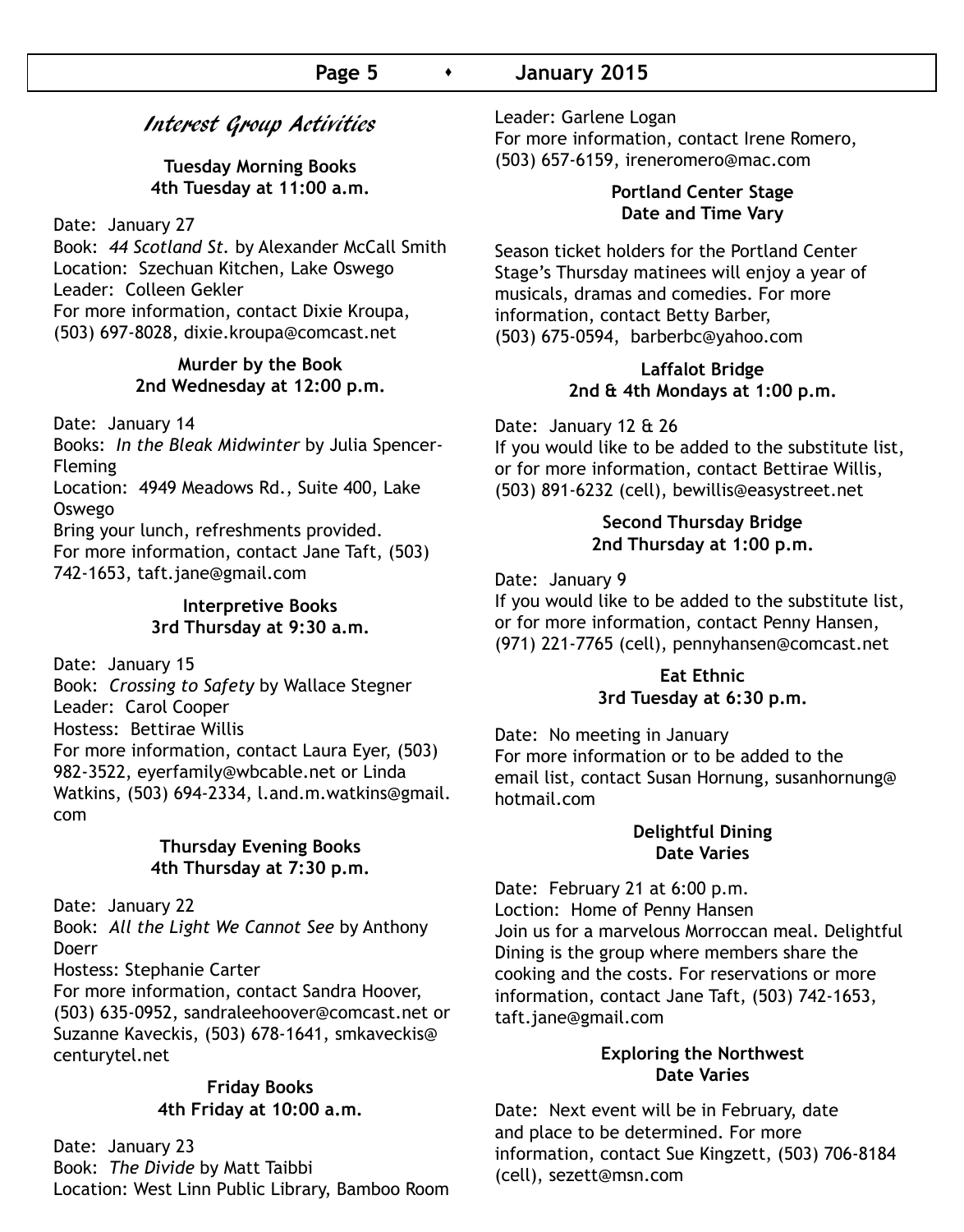| January 2015 |  |
|--------------|--|
|--------------|--|

| Sunday         | Monday                          | Tuesday                                  | Wednesday                             | Thursday                                                         | Friday                                 | Saturday                           |
|----------------|---------------------------------|------------------------------------------|---------------------------------------|------------------------------------------------------------------|----------------------------------------|------------------------------------|
|                |                                 |                                          |                                       | 1                                                                | $\mathbf{2}$                           | $\mathbf{3}$                       |
| $\overline{4}$ | 5                               | 6                                        | $\overline{7}$<br>Board<br>Meeting    | 8<br>Second<br>Thursday<br>Bridge<br>(former Third<br>Wednesday) | 9                                      | $10\,$<br><b>Branch</b><br>Meeting |
| 11             | 12<br>Laffalot<br><b>Bridge</b> | 13                                       | 14<br>Murder by<br>the<br><b>Book</b> | 15<br>Interpretive<br><b>Books</b>                               | 16                                     | 17                                 |
| 18             | 19                              | 20                                       | 21                                    | 22<br>Thursday<br>Evening<br><b>Books</b>                        | 23<br>Fourth<br>Friday<br><b>Books</b> | 24                                 |
| 25             | 26<br>Laffalot<br><b>Bridge</b> | 27<br>Tuesday<br>Morning<br><b>Books</b> | 28                                    | 29                                                               | 30                                     | 31                                 |
|                |                                 |                                          |                                       |                                                                  |                                        |                                    |

# Laffalot Needs Bridge Players

The Laffalot Bridge group meets on the second and fourth Mondays. The group needs a to add one regular member and identify willing substitutes. Please contact Bettirae Willis, (503) 891-6232 (cell), bewillis@easystreet.net, if you are interested.

### AAUW'S Mission

Advancing equity for women and girls through advocacy, education, and research.

## AAUW's Value Promise

By joining AAUW, you belong to a community that breaks through educational and economic barriers so that all women have a fair chance.